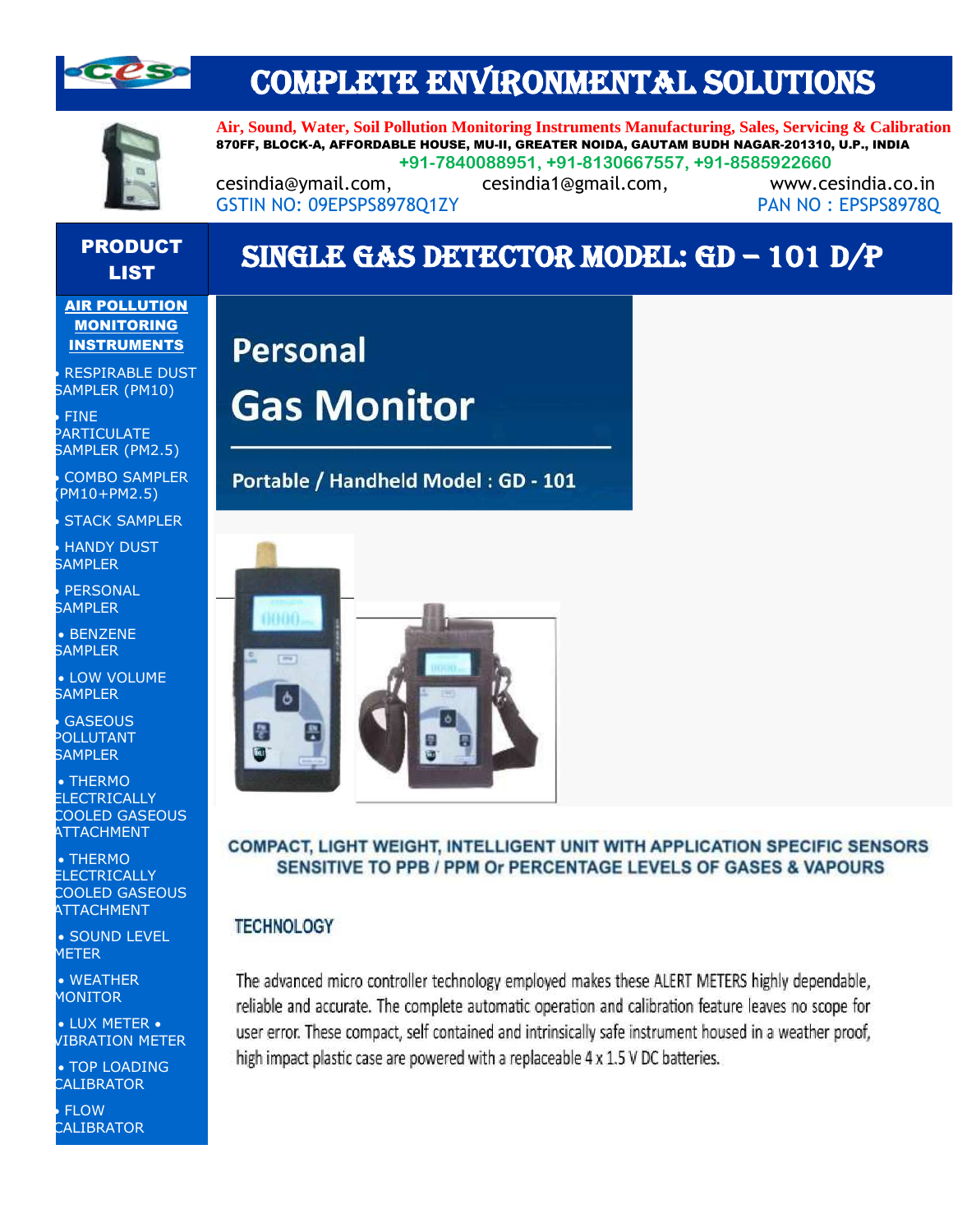#### • • TIME **CALIBRATOR**

• SOUND LEVEL **CALIBRATOR** 

#### **LAB INSTRUMENTS**

• BIO SAFTY CABINET

- FUME HOOD
- BOD INCUBATOR
- COD DIGESTOR
- AUTO CLAVE

• BIOLOGICAL **INCUBATOR** 

- HOT AIR OVEN WATER BATH
- HUMIDITY **CHAMBER**
- HOT PLATE
- DISTTILATION UNIT
- HEATING MENTLE
- KJELDAL **ASSEMBLY**
- DEEP FRIZZER
- PH METER
- TDS METER
- CONDUCTIVITY METER
- SPECTROPHOMETR

• WEIGHING **BALANCE** 

• MOISTURE ANALYZER

• DIGITAL **ULTRASONIC CLEANER** 

• DO METER

• GRADENT THERMAL CYCLEAR **PCR** 

- ICE FLAKER
- ICE MAKER
- PROBE SONICATOR

• DIGITAL **VISCOMETER** 

• DIGITAL **PRESSURE** INDICATOR

• LON SELECTIVE ELECTRODES

• POLARIMETERS

On switching 'ON', the instrument goes thorough its complete self integrity check, and displays factory set 'Warn' and 'Alarm' values, before indicating 'Ready' for monitoring.

While in operation, the instrument monitors the work place continuously, giving the latest updated concentration of designated gas through diffusion sampling. Suction sampling is possible with an optional manual or battery operated pump and adaptor. The poison resistant Pellister or long life, integrally mounted electrochemical sensors with inbuilt cross interference filters are gas specific. Optionally the sensors can be mounted on an extension cable for monitoring inaccessible locations before entry.

### **SPECIAL FEATURES**

- Complete automatic operation.
- LCD display
- Continuous diffusion / suction sampling
- Confidence beep every 15 seconds.
- Complete self integrity check on start
	- **PERSONAL GAS MONITOR**

**Portable/Handheld Model GD 101**

#### **GASES DETECTED & RANGES**

 $H<sub>2</sub>$  $:0.5\% / 100\%$  $CO(B)$  :  $0 - 10\%$  $H<sub>25</sub>$  $: 0 - 50 / 500$  PPM Oxygen: 0 - 25% / 100% Humidity: 0 - 50 / 500 PPM NH<sub>3</sub>  $: 0 - 100$ PPM

Chlorine: 0 - 5 / 500 PPM  $CO$ : 0 - 500 / 4000 PPM NO<sub>2</sub> : 20/200 PPM NO.  $:10/1000$ PPM Temp : 0 - 1000 °C C2H4 : 0 - 100 / 500 PPM

 $CO<sub>2</sub>$ : 100%  $SO<sub>2</sub>$ : 0 - 20/2000 PPM **NOx**  $: 0 - 1999$ PPM Hydrocarbon: 0 - 100 % LEL Combustion efficiency: 0 - 99.9%

## Automatic calibration.

- Display of WARN & ALARM
- Low battery alarm.
- Intrinsically safe.

Gases and ranges are only indicative. Contact HNL for special gas / vapour & range